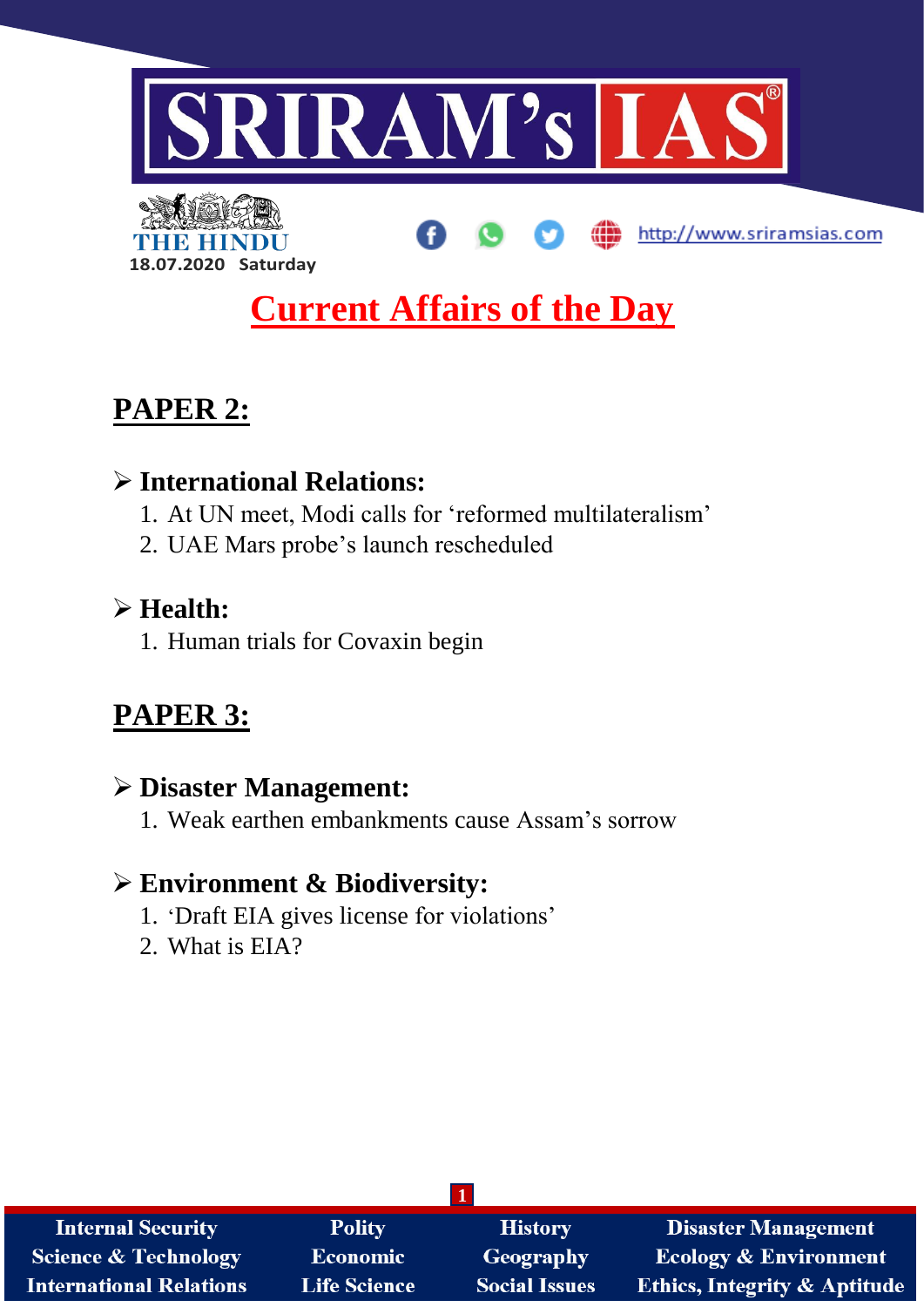

# THE HIND **18.07.2020 Saturday**



### **Weak earthen embankments cause Assam's sorrow**

- $\triangleright$  Ill-maintained or poorly constructed river embankments have added to Assam's flood woes this year.
- $\triangleright$  The daily flood summary provided by the Assam State Disaster Management Authority (ASDMA) is a profusion of numbers.



- $\geq$  Some 5.35 million people of 5,004 villages and localities across 30 of Assam's 33 districts have been affected and 76 died — five on Friday — in two waves of floods since May 22. Another 26 died in landslips.
- $\triangleright$  So far, 1,606 roads and 164 bridges or culverts have been damaged.

### **What is the major reason?**

- $\triangleright$  The column also says 197 earthen embankments have been damaged or breached. This is the major reason Assam suffers every monsoon, water resources experts say.
- $\triangleright$  One major feature of flood management in Assam is total dependence on embankments. If the approach to a very complicated problem is on a mono strategy that is technically unsound, then you are in great danger and that is what's happening.

#### **Last-moment schemes:**

- $\triangleright$  ASDMA officials admit that the brittle embankments have often compounded flood management plans.
- $\triangleright$  A factor is the last-moment schemes submitted by the Water Resources Department. Embankments are repaired or constructed from the State Disaster Response Fund, but the schemes for release of money were submitted in May, when the flood season in Assam starts. The quality of work suffers obviously.

| <b>Internal Security</b>        | <b>Polity</b>       | <b>History</b>       | <b>Disaster Management</b>              |
|---------------------------------|---------------------|----------------------|-----------------------------------------|
| <b>Science &amp; Technology</b> | <b>Economic</b>     | <b>Geography</b>     | <b>Ecology &amp; Environment</b>        |
| <b>International Relations</b>  | <b>Life Science</b> | <b>Social Issues</b> | <b>Ethics, Integrity &amp; Aptitude</b> |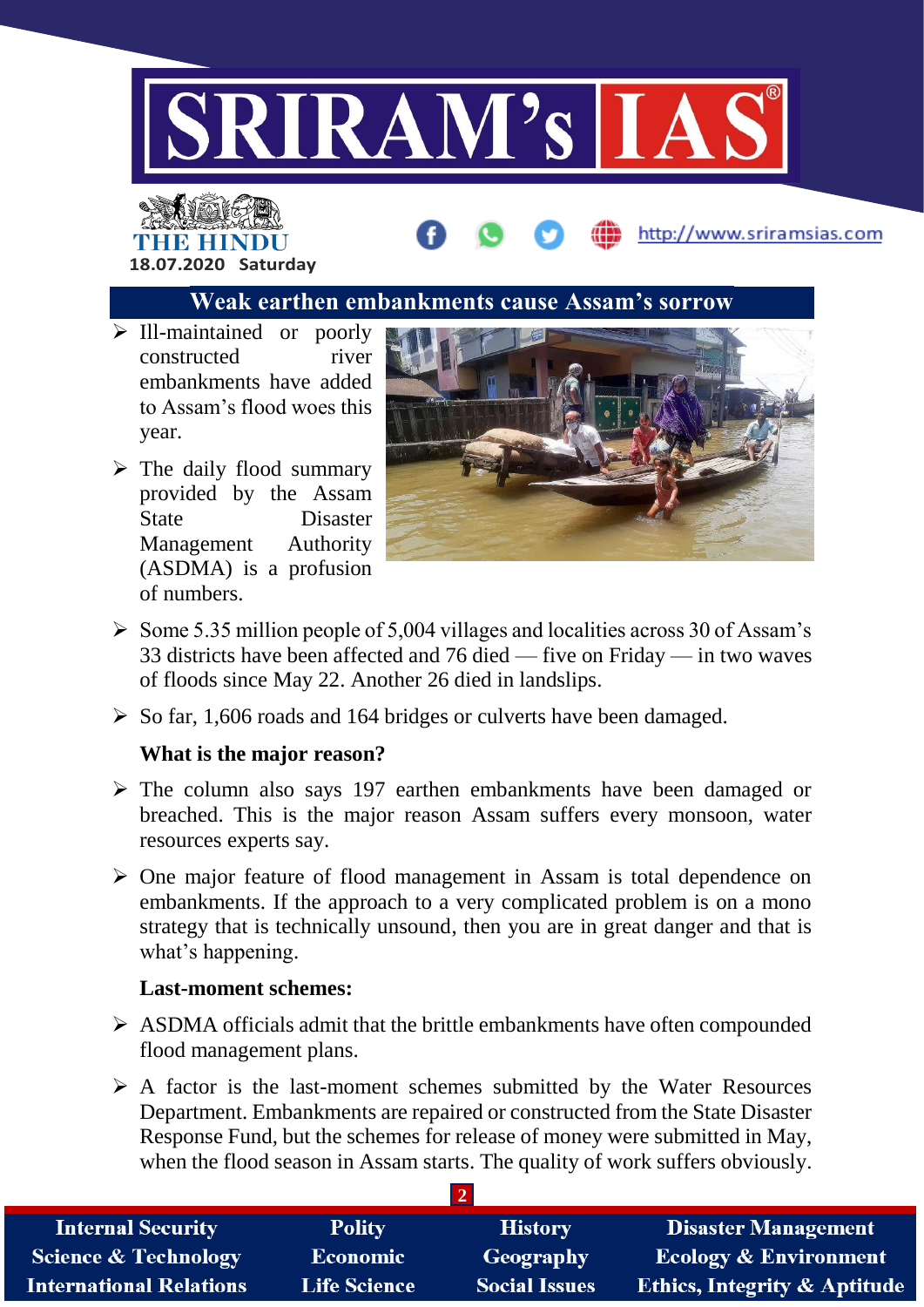

- Water Resources officials blamed the delay on COVID-19 and the associated lockdown.
- $\triangleright$  Assam began constructing embankments in the 1960s and most of them have outlived their utility. Many of these started breaching or collapsing from the 1990s, more seriously from the 2000s.

### **Human trials for Covaxin begin**

- $\triangleright$  Three volunteers were administered Covaxin, India's first indigenous COVID-19 vaccine, at the Post Graduate Institute of Medical Sciences (PGIMS) in Rohtak on Friday as part of the first phase of human trials.
- The vaccine, developed by Hyderabad-based Bharat Biotech in collaboration with Indian Council of Medical Research and National Institute of Virology, didn't induce any initial adverse effects, said doctors involved in the process.

# **At UN meet, Modi calls for 'reformed multilateralism'**

- $\triangleright$  Calling on members of the United Nations to pledge for reform within the world body, Prime Minister Narendra Modi on Friday said the multilateral system needed to more representative, and India believed that "the path to achieve sustainable peace and prosperity" was through multilateralism.
- He was speaking at a high-level dialogue of the **UN's Economic and Social Council (ECOSOC) on "Multilateralism after COVID-19: What kind of UN do we need at the 75th anniversary?"**

### **\$300 bn package:**

**18.07.2020 Saturday**

 $\triangleright$  He also detailed economic measures to manage the impact of the pandemic, including a government package of \$300 billion to "bring the economy back on track, build modern infrastructure and put in place a technology-driven system".

| $\overline{3}$                  |                     |                      |                                         |
|---------------------------------|---------------------|----------------------|-----------------------------------------|
| <b>Internal Security</b>        | <b>Polity</b>       | <b>History</b>       | <b>Disaster Management</b>              |
| <b>Science &amp; Technology</b> | <b>Economic</b>     | <b>Geography</b>     | <b>Ecology &amp; Environment</b>        |
| <b>International Relations</b>  | <b>Life Science</b> | <b>Social Issues</b> | <b>Ethics, Integrity &amp; Aptitude</b> |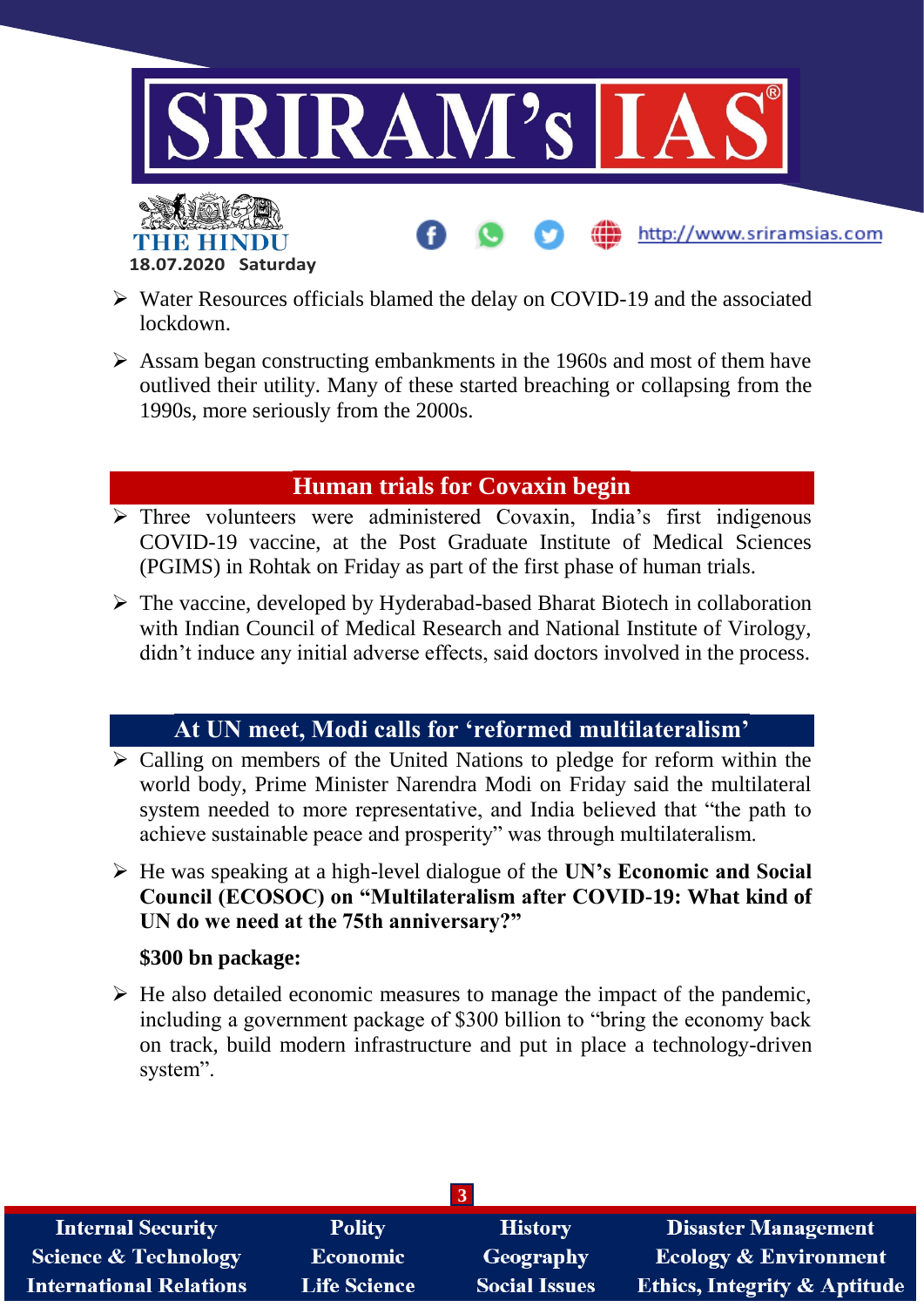

# THE HINDL **18.07.2020 Saturday**

### **'Draft EIA gives licence for violations'**

http://www.sriramsias.com

- **The Draft Environmental Impact Assessment (EIA) 2020** is in keeping with the pro-business agenda of the Narendra Modi government and gives "license for wrongdoing and violations," CPI(M) Polit Bureau member Brinda Karat said in a letter to Environment Minister Prakash Javadekar.
- $\triangleright$  The Draft EIA 2020, Ms. Karat says, is contrary to its statutory requirement to "protect and improve the environment," instead it is designed to dilute existing protections through different means. She further alleged that the draft not only supersedes the EIA 2006 but also seeks to circumvent various rulings made by the National Green Tribunal and the Supreme Court.
- $\triangleright$  The most objectionable aspect of the draft is completely ignoring the concerns of Adviasis, who are going to be the most affected community due to the dilution of environment regulations, said Ms. Karat

### Value Added Information

Draft Environmental Impact Assessment (EIA) 2020

## **The key points of dispute with the proposed draft are that:**

- $\triangleright$  It shortens the period of public consultation hearings to a maximum of 40 days.
- $\triangleright$  It reduces from 30 to 20 days the time provided for the public to submit their responses during a public hearing for any application seeking environmental clearance.
- $\triangleright$  It also allows the declaration of some areas as "economically sensitive areas" without a public hearing or environmental clearance, and several "red" and "orange"-classified toxic industries could now operate as close as 0-5 km from a Protected Area in "callous disregard" for forests.
- $\triangleright$  The increased validity of the environment clearances for mining projects (50 years versus 30 years currently) and river valley projects (15 years versus 10 years currently) raises the risk of irreversible environmental, social and health consequences on account of the project remaining unnoticed for long.

| <b>Internal Security</b>        | <b>Polity</b>       | <b>History</b>       | <b>Disaster Management</b>              |
|---------------------------------|---------------------|----------------------|-----------------------------------------|
| <b>Science &amp; Technology</b> | <b>Economic</b>     | Geography            | <b>Ecology &amp; Environment</b>        |
| <b>International Relations</b>  | <b>Life Science</b> | <b>Social Issues</b> | <b>Ethics, Integrity &amp; Aptitude</b> |